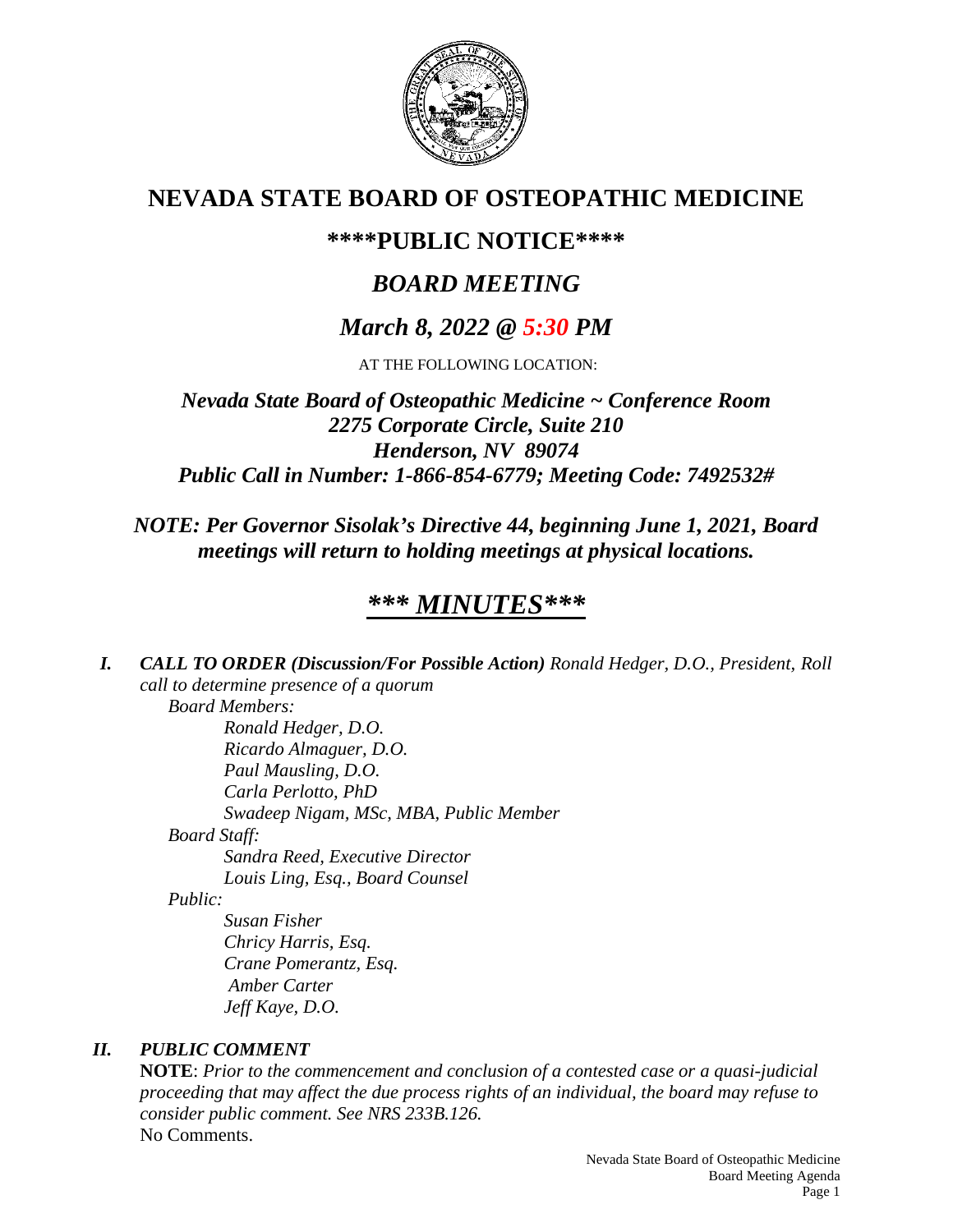## *III. APPROVAL OF BOARD MEETING MINUTES FROM FEBRUARY 8, 2022 (Discussion/For Possible Action) Ronald Hedger, D.O., President* Dr. Almaguer made a motion to approve the minutes from February 8, 2022; seconded by Mr. Nigam. There being no discussion, the minutes were approved by the Board.

## *IV. CONSENT AGENDA TO GRANT LICENSURE FOR OSTEOPATHIC PHYSICIANS, PHYSICIAN ASSISTANTS, SPECIAL EVENT AND SPECIAL LICENSES*

*(Discussion/For Possible Action) Ronald Hedger, D.O., President Under this item the Board may consider the recommendations of the Executive Director and/or President/Vice President to grant licensure to the below listed applicants. The Board may remove any applicant's name from the consent motion but may not discuss the contents of the application for licensure without the applicant present following proper notice pursuant to the open meeting law.*

### **Osteopathic Physician Name Specialty**

*Willie Bruce, D.O. Emergency Medicine Whitney Call, D.O. Dermatology Samir Hage, D.O. OB/GYN Michael Kidon, D.O. Emergency Medicine Joshua Moore, D.O. Internal Medicine William Naylor, D.O. Orthopedic Surgery Madhish Patel, D.O. Orthopedic Surgery Alfred Paz, D.O. Internal Medicine Sabrina Sokolovsky, D.O. Emergency Medicine Samantha Sorgentoni, D.O. Psychiatry Jonathan Theriot, D.O. Internal Medicine Alysha Vartevan, D.O. Diagnostic Radiology Victor Yoon, D.O. General Surgery*

*Nathaniel Dabu, PA-C Michael Allen, D.O. Samantha Delgado, PA-C Allan MacIntyre, D.O. Ariel Ikesakes, PA-C Sangeeta Wagner, D.O. Yana Jacks, PA-C Allan MacIntyre, D.O Alisha Plummer, PA-C Robert Lifferth, D.O.*

*Mohamad Fayad, D.O. Neurology, Vascular & Interventional*

### *Physician Assistant Supervising Physician*

*Aaron Storey, PA-C Richard Winkelmann, D.O.*

Dr. Perlotto made a motion to approve the licensees as written; seconded by Mr. Nigam. There being no discussion, the Board approved licensure.

## *V. +CONSIDERATION/APPROVAL OF SETTLEMENT AGREEMENT AND ORDER*

*REGARDING DANA FORTE, D.O., (Discussion/For Possible Action) (Board may go into closed session pursuant to NRS 241.030 to move to a closed session because the discussion will have to do with this applicant's character, alleged misconduct, professional competence, or similar items). Ronald Hedger, D.O., President*

Mr. Ling explained the Board of Pharmacy investigated and imposed discipline against Dr. Forte. The Board's proposed settlement agreement and order (SAO) parallels the actions taken by the Pharmacy Board, including two years of probation. Mr. Ling noted after signing the agreement, Dr. Forte requested she still be able to supervise APRNs while on probation. Dr. Milne, the Investing Board Member, agreed. Mr. Ling added if the SAO is approved, the language related to Dr. Forte supervising APRNs will need to be stricken. Mr. Pomerantz appeared on behalf of Dr. Forte. He answered questions from the Board regarding Dr. Forte's